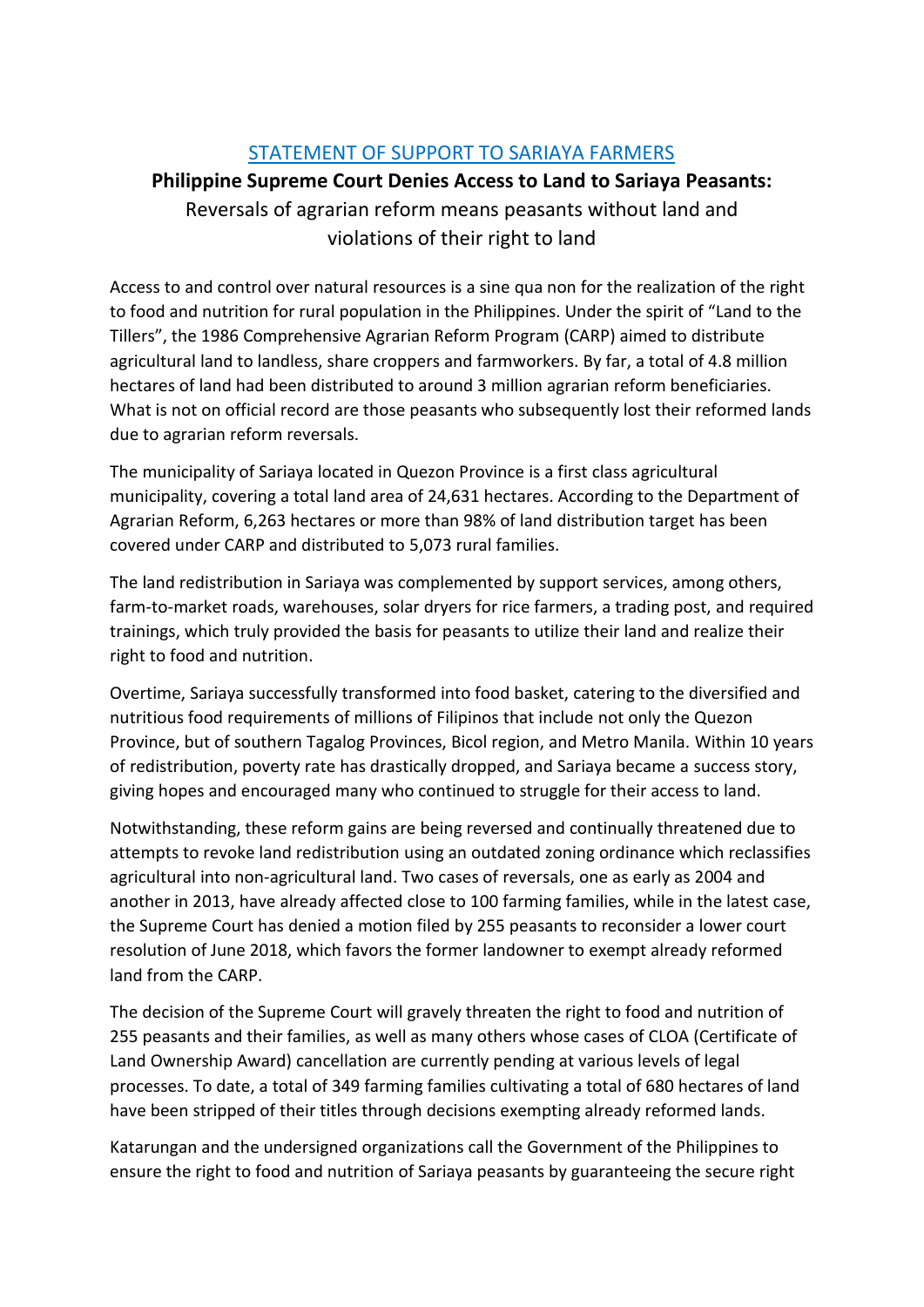of peasants to the land they till and making their right to food and nutrition a government's priority.

Not only does the Supreme Court decision constitute a breach of the state obligation under international human rights law, the decision embodies a regressive measure, which jeopardizes the realization of Sariaya peasants' right to food and nutrition and the millions of Filipinos who benefit from Sariaya's agricultural production.

This decision is also ill-timed, considering that more than 5.2 million or 20.9 percent of Filipinos suffered starvation due to the Covid-19 pandemic.

Finally, the organizations call on the Government of the Philippines to respect the right to land which is recognized in Articles 5 and 17 of the United Nations Declaration on the Rights of Peasants and Other People Working in Rural Areas, particularly Article 17 (6) which reaffirms the importance of states to carry out agrarian reform to "facilitate broad and equitable access to land and other natural resources necessary to ensure that peasants and other people working in rural areas enjoy adequate living conditions, and to limit excessive concentration and control of land taking into account its social function."

Signed by:

- 1. Kilusan para sa Repormang Agraryo at Katarungang Panlipunan (KATARUNGAN)
- 2. Focus on the Global South
- 3. Food first Information and Actions Network (FIAN) International and its National Sections:
- 4. FIAN Sweden
- 5. FIAN Switzerland
- 6. FIAN Germany
- 7. FIAN Belgium
- 8. FIAN Portugal
- 9. FIAN Colombia
- 10. FIAN Ecuador
- 11. FIAN Indonesia
- 12. FIAN Sri Lanka
- 13. FIAN India
- 14. Das philippinenbüro, Germany
- 15. Quinoa, Belgium
- 16. Sri Lanka Nature Group
- 17. National Fisheries Solidarity Movement (NAFSO), Sri Lanka
- 18. Food Security Network- KHANI, Bangladesh
- 19. Participatory Research Action Network- PRAN, Bangladesh
- 20. Pakistan Kissan Rabita Committee, Pakistan
- 21. Why Hunger, USA
- 22. Prasant Paikray, Spoke Person, PPSS/ Anti-Jindal & Anti-POSCO Movement, Odisha, India
- 23. Right To Food West Bengal
- 24. AKPLOGAN DOSSA
- 25. Indonesia for Social Justice
- 26. PPSS/Anti-Jindal & Anti-POSCO Movement, Odisha, India